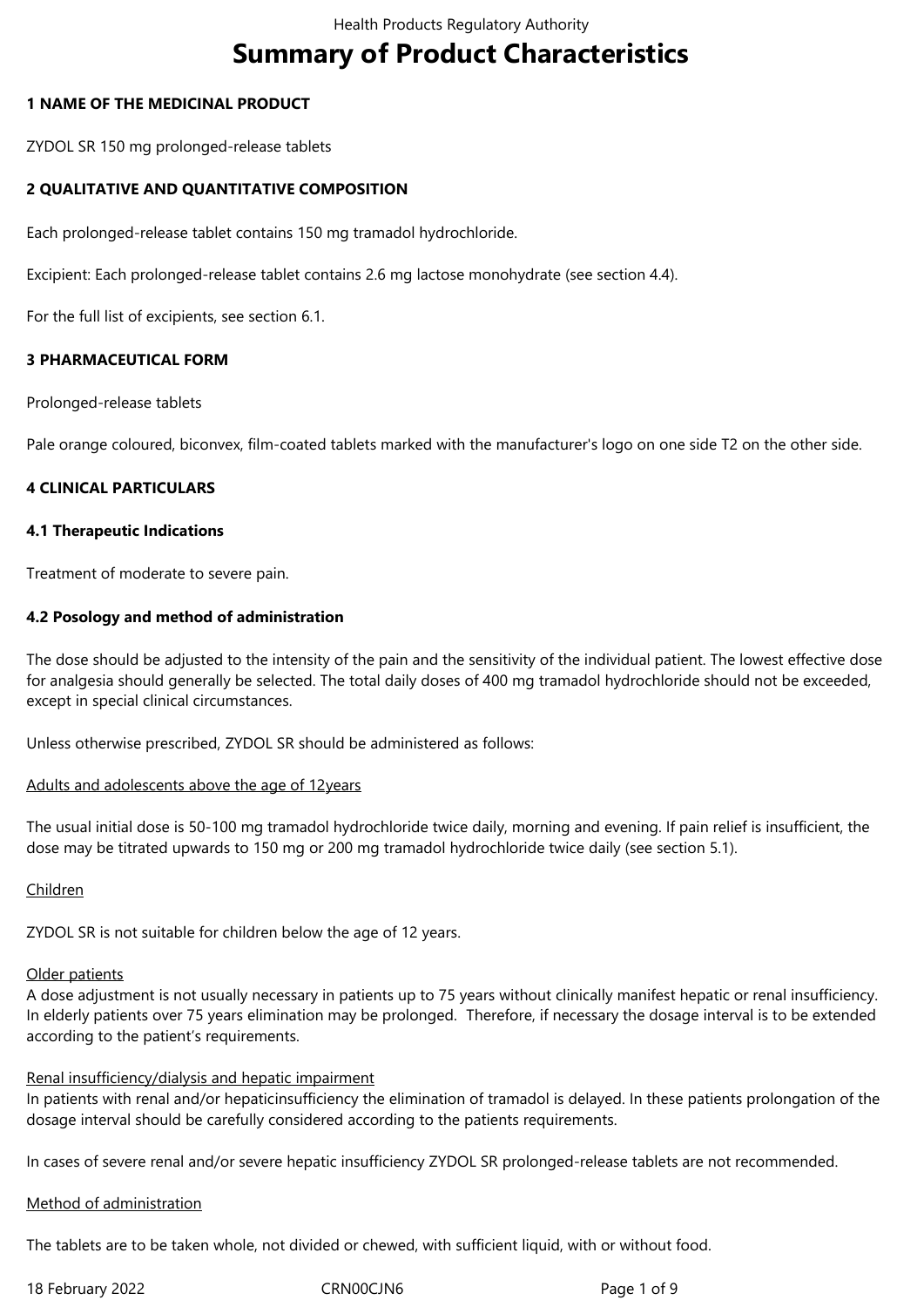## Duration of administration

Tramadol should under no circumstances be administered for longer than absolutely necessary. If long-term pain treatment with tramadol is necessary in view of the nature and severity of the illness, then careful and regular monitoring should be carried out (if necessary with breaks in treatment) to establish whether and to what extent further treatment is necessary.

## **4.3 Contraindications**

ZYDOL SR is contraindicated

- in hypersensitivity to the active substance or any of the excipients (listed in section 6.1),
- in acute intoxication with alcohol, hypnotics, analgesics, opioids or other psychotropic medicinal products,
- in patients who are receiving MAO inhibitors or who have taken them within the last 14 days (see section 4.5),
- in patients with epilepsy not adequately controlled by treatment,
- for use in narcotic withdrawal treatment.

# **4.4 Special warnings and precautions for use**

ZYDOL SR may only be used with particular caution in opioid-dependent patients, patients with head injury, shock, a reduced level of consciousness of uncertain origin, disorders of the respiratory centre or function, increased intracranial pressure.

In patients sensitive to opiates the medicinal product should only be used with caution.

Concomitant use of ZYDOL SR and sedating medicinal products such as benzodiazepines or related substances, may result in sedation, respiratory depression, coma and death. Because of these risks, concomitant prescribing with these sedating medicinal products should be reserved for patients for whom alternative treatment options are not possible. If a decision is made to prescribe ZYDOL SR concomitantly with sedating medicinal products, the lowest effective dose of ZYDOL SR should be used, and the duration of the concomitant treatment should be as short as possible.

The patients should be followed closely for signs and symptoms of respiratory depression and sedation. In this respect, it is strongly recommended to inform patients and their caregivers to be aware of these symptoms (see section 4.5).

Care should be taken when treating patients with respiratory depression, or if concomitant CNS depressant drugs are being administered (see section 4.5), or if the recommended dosage is significantly exceeded (see section 4.9) as the possibility of respiratory depression cannot be excluded in these situations.

## Sleep-related breathing disorders

Opioids can cause sleep-related breathing disorders including central sleep apnea (CSA) and sleep-related hypoxemia. Opioid use increases the risk of CSA in a dose-dependent fashion. In patients who present with CSA, consider decreasing the total opioid dosage.

Convulsions have been reported in patients receiving tramadol at the recommended dose levels. The risk may be increased when doses of tramadol hydrochloride exceed the recommended upper daily dose limit (400 mg). In addition, tramadol may increase the seizure risk in patients taking other medicinal products that lowers the seizure threshold (see section 4.5*)*. Patients with epilepsy or those susceptible to seizures should only be treated with tramadol if there are compelling circumstances.

## Serotonin syndrome

Serotonin syndrome, a potentially life-threatening condition, has been reported in patients receiving tramadol in combination with other serotonergic agents or tramadol alone (see sections 4.5, 4.8 and 4.9).

If concomitant treatment with other serotonergic agents is clinically warranted, careful observation of the patient is advised, particularly during treatment initiation and dose escalations.

Symptoms of serotonin syndrome may include mental status changes, autonomic instability, neuromuscular abnormalities and/or gastrointestinal symptoms.

If serotonin syndrome is suspected, a dose reduction or discontinuation of therapy should be considered depending on the severity of the symptoms. Withdrawal of the serotonergic drugs usually brings about a rapid improvement.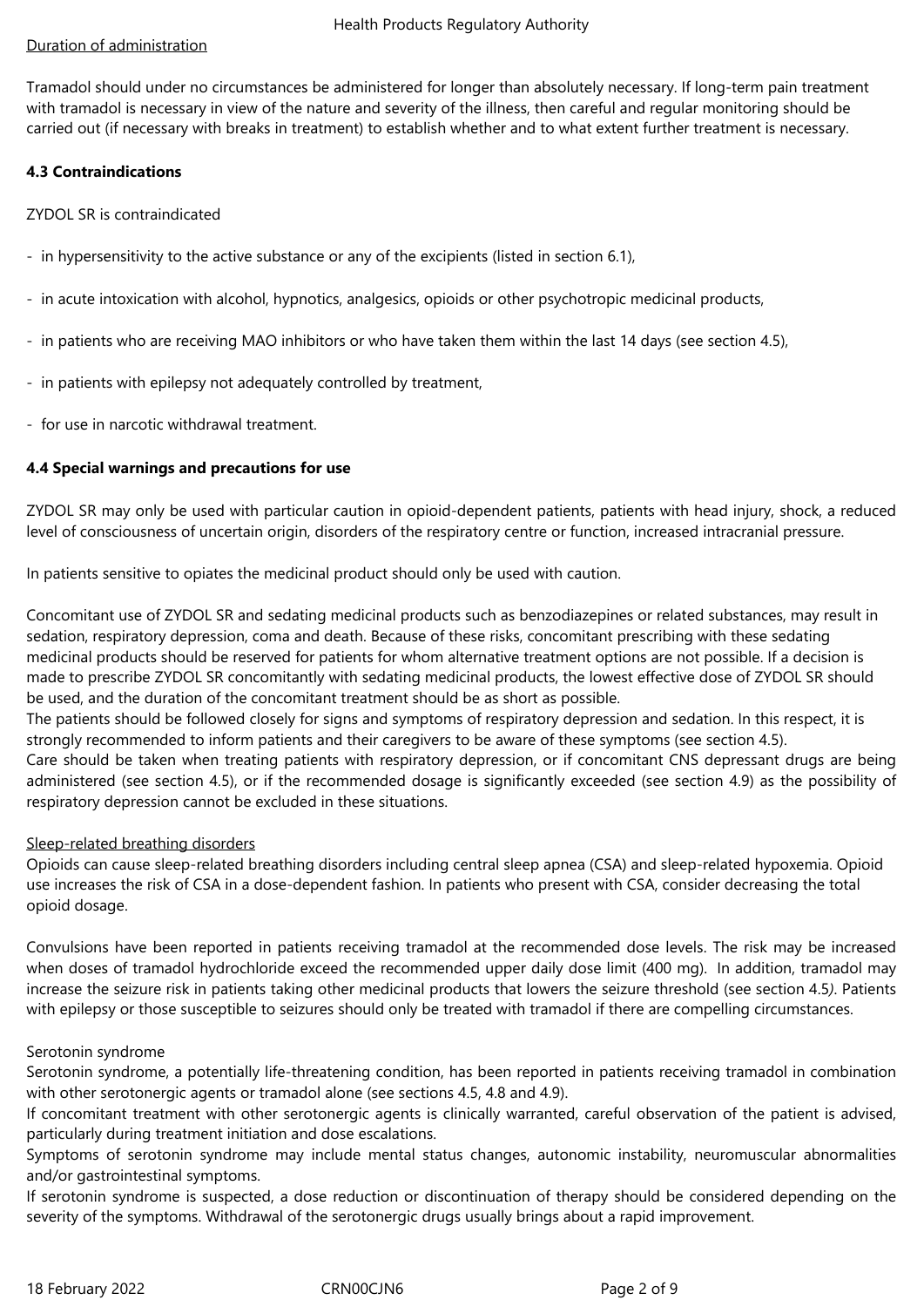#### Health Products Regulatory Authority

Tolerance, psychic and physical dependence may develop, especially after long-term use. In patients with a tendency to drug abuse or dependence, treatment with ZYDOL SR should only be carried out for short periods under strict medical supervision.

When a patient no longer requires therapy with tramadol, it may be advisable to taper the dose gradually to prevent symptoms of withdrawal.

Tramadol is not suitable as a substitute in opioid-dependent patients. Although it is an opioid agonist, tramadol cannot suppress morphine withdrawal symptoms.

# **CYP2D6 metabolism**

Tramadol is metabolised by the liver enzyme CYP2D6. If a patient has a deficiency or is completely lacking this enzyme an adequate analgesic effect may not be obtained. Estimates indicate that up to 7% of the Caucasian population may have this deficiency. However, if the patient is an ultra-rapid metaboliser there is a risk of developing side effects of opioid toxicity even at commonly prescribed doses.

General symptoms of opioid toxicity include confusion, somnolence, shallow breathing, small pupils, nausea, vomiting, constipation and lack of appetite. In severe cases this may include symptoms of circulatory and respiratory depression, which may be life threatening and very rarely fatal. Estimates of prevalence of ultra-rapid metabolisers in different populations are summarised below:

| Population        | Prevalence % |
|-------------------|--------------|
| African/Ethiopian | 29%          |
| African American  | 3.4% to 6.5% |
| Asian             | 1.2% to 2%   |
| Caucasian         | 3.6% to 6.5% |
| Greek             | 6.0%         |
| Hungarian         | 1.9%         |
| Northern European | 1% to 2%     |

## **Post-operative use in children**

There have been reports in the published literature that tramadol given post-operatively in children after tonsillectomy and/or adenoidectomy for obstructive sleep apnoea, led to rare, but life threatening adverse events. Extreme caution should be exercised when tramadol is administered to children for post-operative pain relief and should be accompanied by close monitoring for symptoms of opioid toxicity including respiratory depression.

# **Children with compromised respiratory function**

Tramadol is not recommended for use in children in whom respiratory function might be compromised including neuromuscular disorders, severe cardiac or respiratory conditions, upper respiratory or lung infections, multiple trauma or extensive surgical procedures. These factors may worsen symptoms of opioid toxicity.

## **Adrenal insufficiency**

Opioid analgesics may occasionally cause reversible adrenal insufficiency requiring monitoring and glucocorticoid replacement therapy. Symptoms of acute or chronic adrenal insufficiency may include e.g. severe abdominal pain, nausea and vomiting, low blood pressure, extreme fatigue, decreased appetite, and weight loss.

This medicinal product contains lactose. Patients with rare hereditary problems of galactose intolerance, the Lapp lactase deficiency or glucose-galactose malabsorption should not take this medicinal product.

## **4.5 Interaction with other medicinal products and other forms of interactions**

ZYDOL SR should not be combined with MAO inhibitors (see section 4.3).

In patients treated with MAO inhibitors in the 14 days prior to the use of the opioid pethidine, life-threatening interactions on the central nervous system, respiratory and cardiovascular function have been observed. The same interactions with MAO inhibitors cannot be ruled out during treatment with ZYDOL SR.

Concomitant administration of ZYDOL SR with other centrally depressant medicinal products including alcohol may potentiate the CNS effects (see section 4.8).

The concomitant use of opioids with sedating medicinal products such as benzodiazepines or related substances increases the risk of sedation, respiratory depression, coma and death because of additive CNS depressant effect.

18 February 2022 CRN00CJN6 Page 3 of 9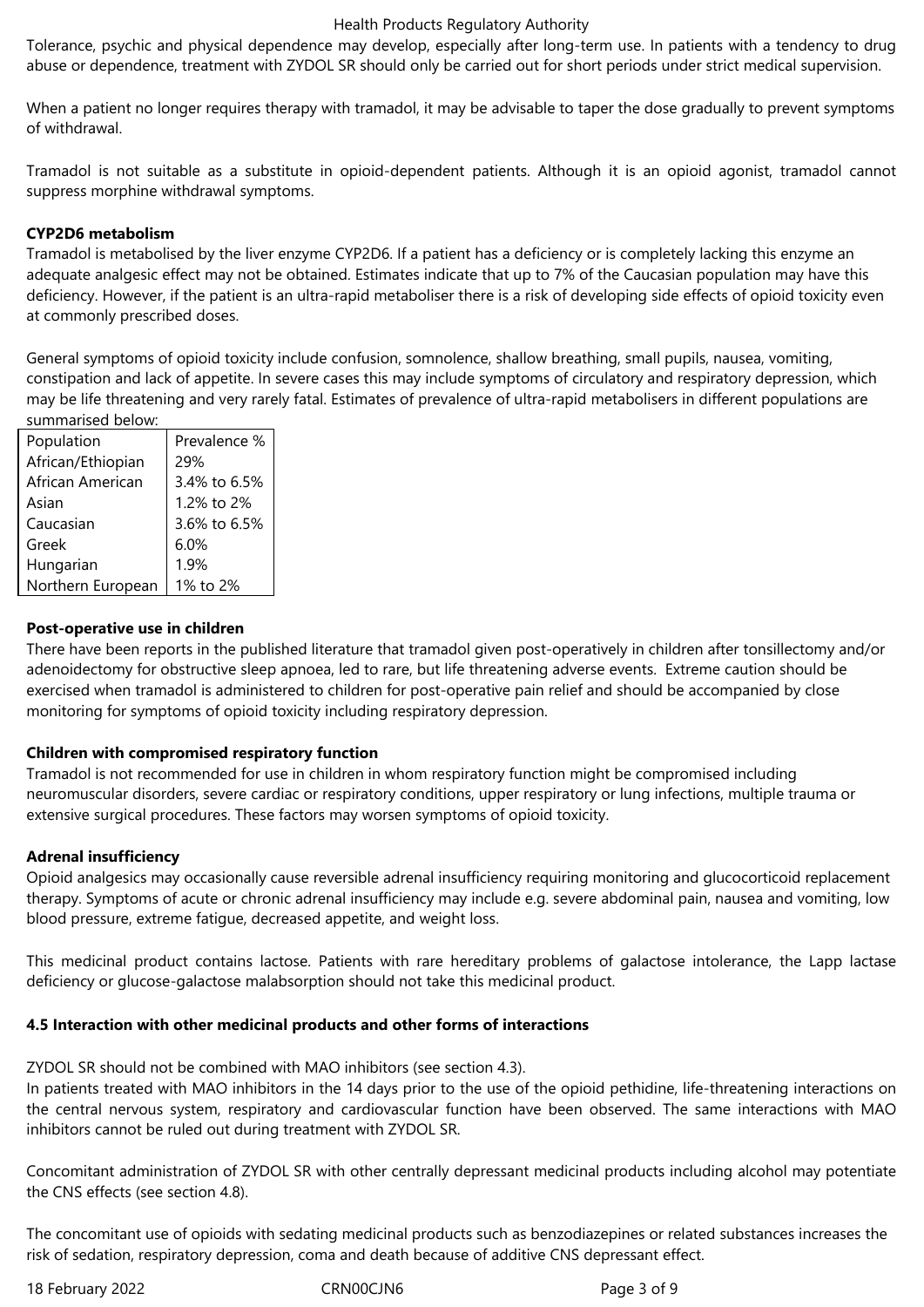#### Health Products Regulatory Authority

The dose of ZYDOL SR and the duration of the concomitant use should be limited (see section 4.4)

The results of pharmacokinetic studies have so far shown that on the concomitant or previous administration of cimetidine (enzyme inhibitor) clinically relevant interactions are unlikely to occur. Simultaneous or previous administration of carbamazepine (enzyme inducer) may reduce the analgesic effect and shorten the duration of action.

Tramadol can induce convulsions and increase the potential for selective serotonin reuptake inhibitors (SSRIs), serotonin-norepinephrine reuptake inhibitors (SNRIs), tricyclic antidepressants, antipsychotics and other seizure threshold-lowering medicinal product (such as bupropion, mirtazapine, tetrahydrocannabinol) to cause convulsions.

Concomitant therapeutic use of tramadol and serotonergic drugs, such as selective serotonin reuptake inhibitors (SSRIs), serotonin-norepinephrine reuptake inhibitors (SNRIs), MAO inhibitors (see section 4.3), tricyclic antidepressants and mirtazapine may cause serotonin syndrome, a potentially life-threatening condition (see sections 4.4 and 4.8).

Caution should be exercised during concomitant treatment with tramadol and coumarin derivatives (e.g. warfarin) due to reports of increased INR with major bleeding and ecchymoses in some patients.

Other active substances known to inhibit CYP3A4, such as ketoconazole and erythromycin, might inhibit the metabolism of tramadol (N-demethylation) probably also the metabolism of the active O‑demethylated metabolite. The clinical importance of such an interaction has not been studied (see section 4.8).

In a limited number of studies the pre- or postoperative application of the antiemetic 5-HT3 antagonist ondansetron increased the requirement of tramadol in patients with postoperative pain.

## **4.6 Fertility, pregnancy and lactation**

#### *Pregnancy*

Animal studies with tramadol revealed at very high doses effects on organ development, ossification and neonatal mortality. Teratogenic effects were not observed. Tramadol crosses the placenta. There is inadequate evidence available on the safety of tramadol in human pregnancy. Therefore, tramadol should not be used in pregnant women.

Tramadol - administered before or during birth - does not affect uterine contractility. In neonates it may induce changes in the respiratory rate which are usually not clinically relevant.

Chronic use during pregnancy may lead to neonatal withdrawal symptoms.

## *Breast-feeding*

Approximately 0.1% of the maternal dose of tramadol is excreted in breast milk. In the immediate post-partum period, for maternal oral daily dosage up to 400 mg, this corresponds to a mean amount of tramadol ingested by breast-fed infants of 3% of the maternal weight-adjusted dosage. For this reason tramadol should not be used during lactation or alternatively, breast-feeding should be discontinued during treatment with tramadol. Discontinuation of breast-feeding is generally not necessary following a single dose of tramadol.

## *Fertility*

Post marketing surveillance does not suggest an effect of tramadol on fertility. Animal studies did not show an effect of tramadol on fertility.

## **4.7 Effects on ability to drive and use machines**

Even when taken accordingly to instructions, ZYDOL SR may cause effects such as somnolence and dizziness and therefore may impair the reactions of drivers and machine operators. This applies particularly in conjunction with alcohol and other psychotropic substances.

## **4.8 Undesirable effects**

The most commonly reported adverse reactions are nausea and dizziness, both occurring in more than 10 % of patients.

The frequencies are defined as follows: *Very common:* ≥1/10

18 February 2022 CRN00CJN6 Page 4 of 9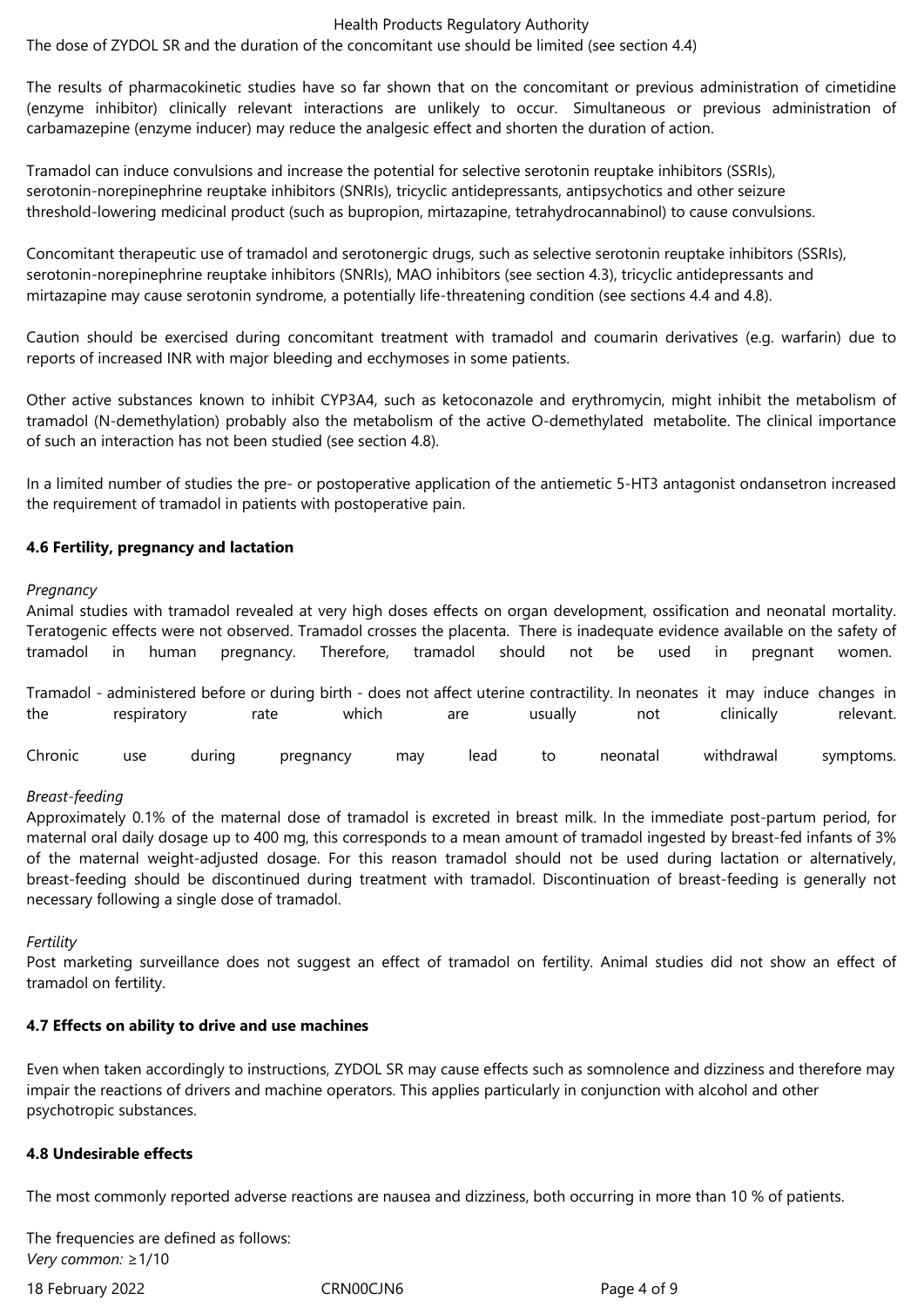*Common:* ≥1/100, <1/10 *Uncommon:* ≥1/1000, <1/100 *Rare:* ≥1/10 000, <1/1000 *Very rare:* <1/10 000 *Not known:* cannot be estimated from the available data

## Cardiac disorders:

*Uncommon:* cardiovascular regulation (palpitation, tachycardia). These adverse reactions may occur especially on intravenous administration and in patients who are physically stressed. *Rare:* bradycardia

Investigations: *Rare:* increase in blood pressure

## Vascular disorders:

*Uncommon:* cardiovascular regulation (postural hypotension or cardiovascular collapse). These adverse reactions may occur especially on intravenous administration and in patients who are physically stressed.

Metabolism and nutrition disorders

*Rare:* changes in appetite

# Respiratory, thoracic and mediastinal disorders:

# *Rare:* respiratory depression, dyspnoea

If the recommended doses are considerably exceeded and other centrally depressant substances are adminsitered concomitatly (see section 4.5), respiratory depression may occur.

Worsening of asthma has been reported, though a causal relationship has not been established. Not known: Hiccups.

Nervous system disorders:

*Very common:* dizziness

*Common:* headache, somnolence

*Rare:* speech disorders, paraesthesia, tremor, epileptiform convulsions, involuntarymuscle contractions, abnormal coordination, syncope.

*Not known:* Serotonin syndrome

Convulsions occurred mainly after administration of high doses of tramadol or after concomitant treatment with medicinal products which can lower the seizure threshold (see sections 4.4 and 4.5).

## Psychiatric disorders:

*Rare:* hallucinations, confusion, sleep disturbance, delirium, anxiety and nightmares. Psychic adverse reactions may occur following administration of tramadol which vary individually in intensity and nature (depending on personality and duration of treatment). These include changes in mood (usually elation, occasionally dysphoria), changes in activity (usually suppression, occasionally increase) and changes in cognitive and sensorial capacity (e.g. decision behaviour, perception disorders). Drug dependence may occur. Symptoms of drug withdrawal syndrome, similar to those occuring during opiate withdrawal, may occur as follows: agitiation, anxiety, nervousness, insomnia, hyperkinesia, tremor and gastrointentinal symptoms. Other symptoms that have very rarely been seen with tramadol discontinuation include: panic attacks, severe anxiety, hallucinations, paraesthesias, tinnitus and unusual CNS symptoms (i.e. confusion, delusions, depersonalisation, derealisation, paranoia).

Eye disorders: *Rare:* miosis, mydriasis, blurred vision

Gastrointestinal disorders: *Very common:* nausea *Common:* constipation, dry mouth, vomiting *Uncommon:* retching,gastrointestinal discomfort (a feeling of pressure in the stomach, bloating), diarrhoea

Skin and subcutaneous tissue disorders: *Common:* hyperhidrosis *Uncommon:* dermal reactions (e.g. pruritus, rash, urticaria)

18 February 2022 CRN00CJN6 CRNO0CJN6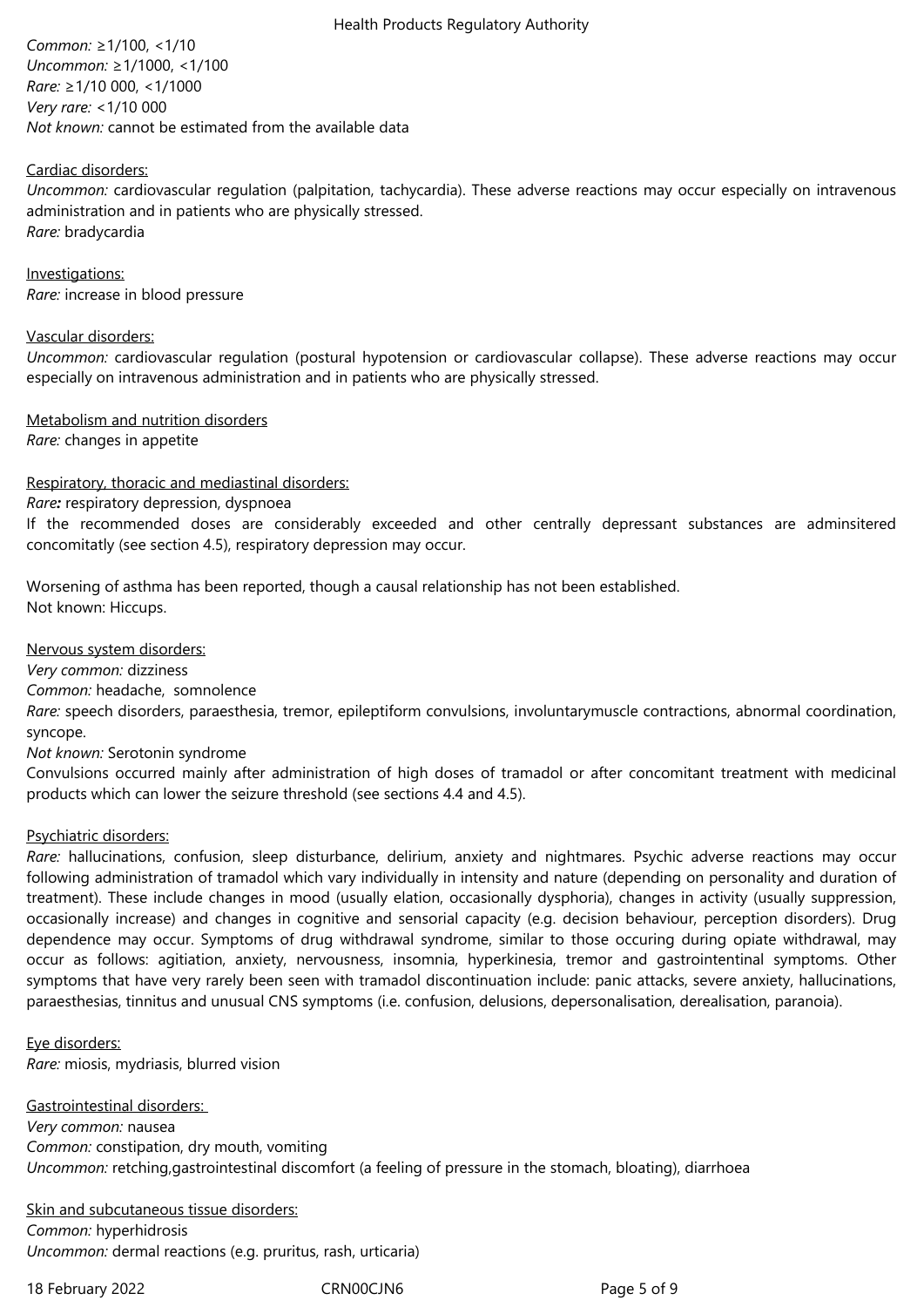*Rare:*  motorial weakness

#### Hepatobiliary disorders:

In a few isolated cases an increase in liver enzyme values has been reported in a temporal connection with the therapeutic use of tramadol.

Renal and urinary disorders: *Rare:* micturition disorders (dysuria and urinary retention)

Immune system disorders: *Rare:* allergic reactions (e.g. dyspnoea, bronchospasm, wheezing, angioneurotic oedema) and anaphylaxis

Metabolism and nutrition disorders: *Not known:* hypoglycaemia

General disorders: *Common:* fatigue

#### Reporting of suspected adverse reactions

Reporting suspected adverse reactions after authorisation of the medicinal product is important. It allows continued monitoring of the benefit/risk balance of the medicinal product. Healthcare professionals are asked to report any suspected adverse reactions via HPRA Pharmacovigilance, Website: www.hpra.ie.

## **4.9 Overdose**

*Symptoms*

In principle, on intoxication with tramadol symptoms similar to those of other centrally acting analgesics (opioids) are to be expected. These include in particular miosis, vomiting, cardiovascular collapse, consciousness disorders up to coma, convulsions and respiratory depression up to respiratory arrest.

Serotonin syndrome has also been reported.

#### *Treatment*

The general emergency measures apply. Keep open the respiratory tract (aspiration!), maintain respiration and circulation depending on the symptoms. The antidote for respiratory depression is naloxone. In animal experiments naloxone had no effect on convulsions. In such cases diazepam should be given intravenously.

In case of intoxication orally, gastrointestinal decontamination with activated charcoal or by gastric lavage is only recommended within 2 hours after tramadol intake. Gastrointestinal decontamination at a later time point may be useful in case of intoxication with exceptionally large quantities or prolonged-release formulations.

Tramadol is minimally eliminated from the serum by haemodialysis or haemofiltration. Therefore treatment of acute intoxication with ZYDOL SR with haemodialysis or haemofiltration alone is not suitable for detoxification.

## **5 PHARMACOLOGICAL PROPERTIES**

## **5.1 Pharmacodynamic properties**

Pharmacotherapeutic group: other opioids; ATC-code N 02 AX 02

Tramadol is a centrally acting opioid analgesic. It is a non- selective pure agonist at microgram, δ and κ opioid receptors with a higher affinity for the microgram receptor. Other mechanisms which may contribute to its analgesic effect are inhibition of neuronal reuptake of noradrenaline and enhancement of serotonin release.

Tramadol has an antitussive effect. In contrast to morphine, analgesic doses of tramadol over a wide range have no respiratory depressant effect. Also gastrointestinal motility is less affected. Effects on the cardiovascular system tend to be slight. The potency of tramadol is reported to be 1/10 (one tenth) to 1/6 (one sixth) that of morphine.

Paediatric population

18 February 2022 **CRNOOCJN6** CRNOOCJN6 Page 6 of 9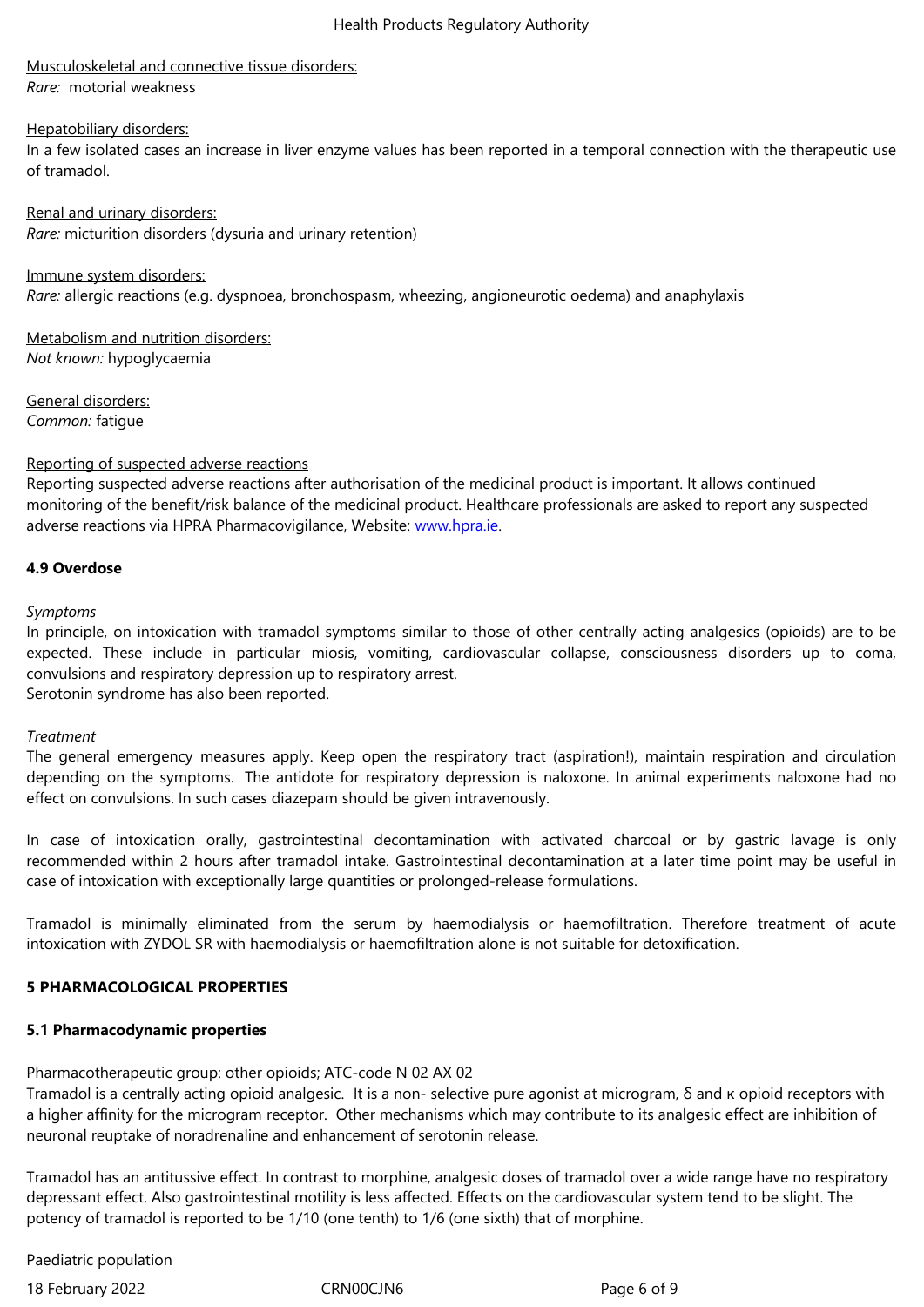#### Health Products Regulatory Authority

Effects of enteral and parenteral administration of tramadol have been investigated in clinical trials involving more than 2000 paediatric patients ranging in age from neonate to 17 years of age. The indications for pain treatment studied in those trials included pain after surgery (mainly abdominal), after surgical tooth extractions, due to fractures, burns and traumas as well as other painful conditions likely to require analgesic treatment for at least 7 days.

At single doses of up to 2 mg/kg or multiple doses of up to 8 mg/kg per day (to a maximum of 400 mg per day) efficacy of tramadol was found to be superior to placebo, and superior or equal to paracetamol, nalbuphine, pethidine or low dose morphine. The conducted trials confirmed the efficacy of tramadol. The safety profile of tramadol was similar in adult and paediatric patients older than 1 year (see section 4.2).

# **5.2 Pharmacokinetic properties**

More than 90% of ZYDOL SR is absorbed after oral administration. The mean absolute bioavailability is approximately 70 %, irrespective of the concomitant intake of food. The difference between absorbed and non-metabolised available tramadol is probably due to low first-pass effect. The first-pass effect after oral administration is a maximum of 30 %.

Tramadol has a high tissue affinity (V d, $β = 203 ± 40$  1). It has a plasma protein binding of about 20%.

After administration of ZYDOL SR 100 mg the peak plasma concentration Cmax =  $141 \pm 40$  ng/ml is reached after 4.9 h; after administration of ZYDOL SR 200 mg Cmax 260  $\pm$  62 ng/ml is reached after 4.8 hours.

Tramadol passes the blood-brain and placental barriers. Very small amounts of the substance and its O-desmethyl derivative are found in the breast-milk (0.1 % and 0.02 % respectively of the applied dose).

Elimination half-life t 1/2,β is approximately 6 h, irrespective of the mode of administration. In patients above 75 years of age it may be prolonged by a factor of approximately 1.4.

In humans tramadol is mainly metabolised by means of N- and O-demethylation and conjugation of the O-demethylation products with glucuronic acid. Only O-desmethyltramadol is pharmacologically active. There are considerable interindividual quantitative differences between the other metabolites. So far, eleven metabolites have been found in the urine. Animal experiments have shown that O-desmethyltramadol is more potent that the parent substance by the factor  $2 - 4$ . Its half-life t  $\frac{1}{2}$ ,β (6 healthy volunteers) is 7.9 h (range 5.4 – 9.6h) and is approximately that of tramadol.

The inhibition of one or both types of the isoenzymes CYP3A4 and CYP2D6 involved in the biotransformation of tramadol may affect the plasma concentration of tramadol or its active metabolite.

Tramadol and its metabolites are almost completely excreted via the kidneys. Cumulative urinary excreation is 90% of the total radioactivity of the administered dose. In case of impaired hepatic and renal function the half-life may be slightly prolonged. In patients with cirrhosis of the liver, elimination half lives of 13.3  $\pm$  4.9 h (tramadol) and 18.5  $\pm$  9.4 h (O-desmethyltramadol), in an extreme case 22.3 h and 36 h respectively, have been determined. In patients with renal insufficiency (creatinine clearance  $5$  ml/min) the values were 11  $\pm$  3.2 h and 16.9  $\pm$  3 h, in an extreme case 19.5 h and 43.2 h respectively.

Tramadol has a liner pharmacokinetic profile within the therapeutic dosage range. The relationship between serum concentrations and the analgesic effect is dose-dependent, but varies considerably in isolated cases. A serum concentration of 100-300 ng/ml is usually effective.

# Paediatric population

The pharmacokinetics of tramadol and O-desmethyltramadol after single-dose and multiple-dose oral administration to subjects aged 1 year to 16 years were found to be generally similar to those in adults when adjusting for dose by body weight, but with a higher between-subject variability in children aged 8 years and below.

In children below 1 year of age, the pharmacokinetics of tramadol and O-desmethyltramadol have been investigated, but have not been fully characterized. Information from studies including this age group indicates that the formation rate of O-desmethyltramadol via CYP2D6 increases continuously in neonates, and adult levels of CYP2D6 activity are assumed to be reached at about 1 year of age. In addition, immature glucuronidation systems and immature renal function may result in slow elimination and accumulation of O-desmethyltramadol in children under 1 year of age.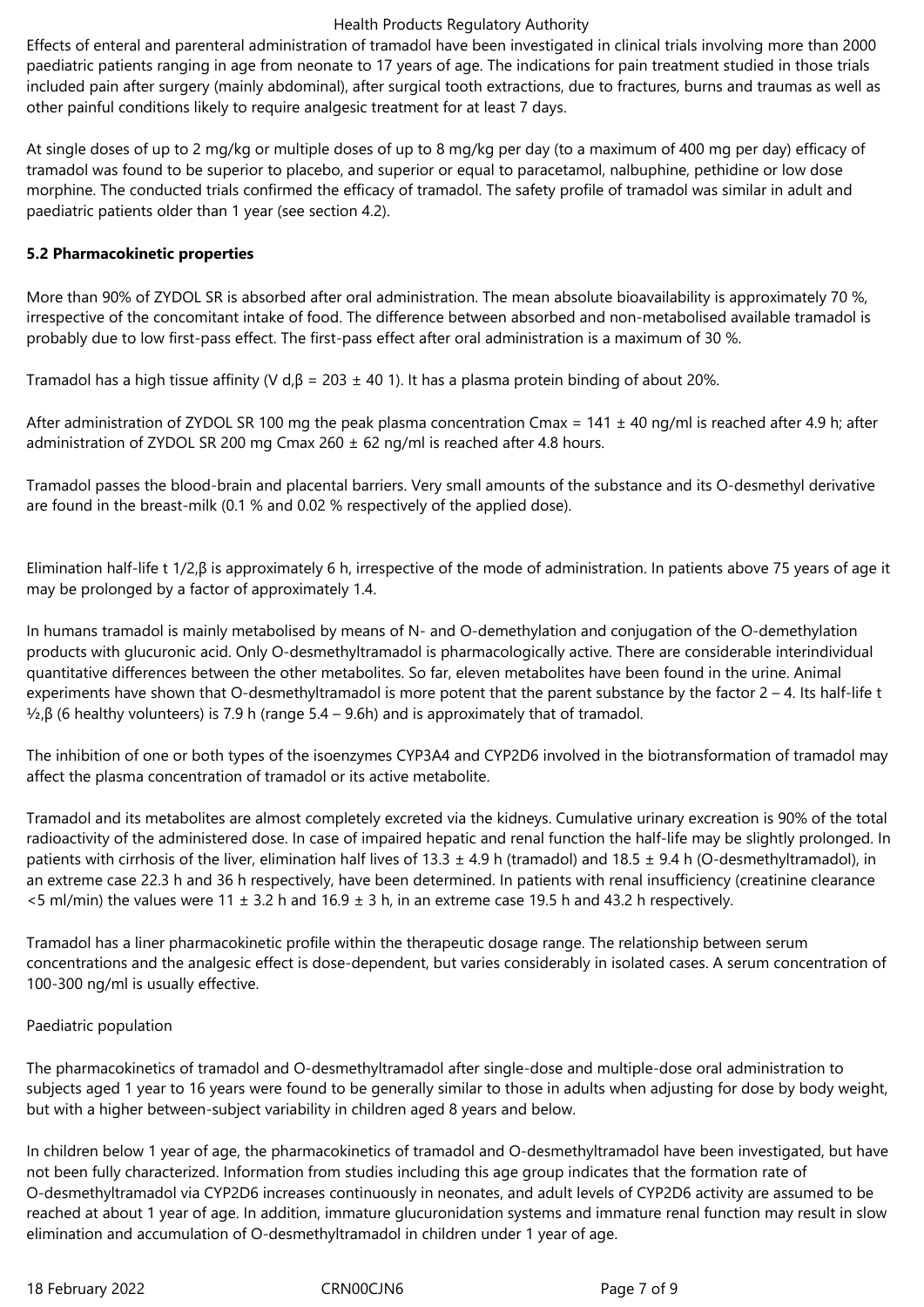# **5.3 Preclinical safety data**

On repeated oral and parenteral administration of tramadol for 6-26 weeks in rats and dogs and oral administration for 12 months in dogs haematological, clinicochemical and histological investigations showed no evidence of any substance-related changes. Central nervous manifestations only occurred after high doses considerably above the therapeutic range: restlessness, salivation, convulsions, and reduced weight gain. Rats and dogs tolerated oral doses of 20 mg/kg and 10 mg/kg body weight respectively, and dogs rectal doses of 20 mg/kg body weight without any reactions.

In rats tramadol dosages from 50mg/kg/day upwards caused toxic effects in dams and raised neonate mortality. In the offspring retardation occurred in the form of ossification disorders and delayed vaginal and eye opening. Male fertility was not affected. After higher doses (from 50mg/kg/day upwards) females exhibited a reduced pregnancy rate. In rabbits there were toxic effects in dams from 125mg/kg upwards and skeletal anomalies in the offspring.

In some *in-vitro* test systems there was evidence of mutagenic effects. *In-vivo* studies showed no such effects. According to knowledge gained so far, tramadol can be classified as non-mutagenic.

Studies on the tumorigenic potential of tramadol hydrochloride have been carried out in rats and mice. The study in rats showed no evidence of any substance- related increase in the incidence of tumours. In the study in mice there was an increased incidence of liver cell adenomas in male animals (a dose- dependent, non-significant increase from 15mg/kg upwards) and an increase in pulmonary tumours in females of all dosage groups( significant, but not dose-dependent).

# **6 PHARMACEUTICAL PARTICULARS**

## **6.1 List of excipients**

Tablet core: Microcrystalline cellulose Hypromellose 100 000 mPa's Magnesium stearate Colloidal anhydrous silica

Film coating: Hypromellose 6 mPa's Lactose monohydrate Macrogol 6000 Propylene glycol Talc Titanium dioxide (E171) Quinoline yellow lake (E104), aluminium salt Red iron oxide (E172)

## **6.2 Incompatibilities**

Not applicable.

## **6.3 Shelf life**

5 years.

## **6.4 Special precautions for storage**

Do not store above 30°C. Store in the original container.

## **6.5 Nature and contents of container**

PVC/PVDC/foil blister packs of 2, 4 or 10 tablets. (Sample/starter packs) PVC/PVDC/foil blister packs of 30 or 60 tablets.